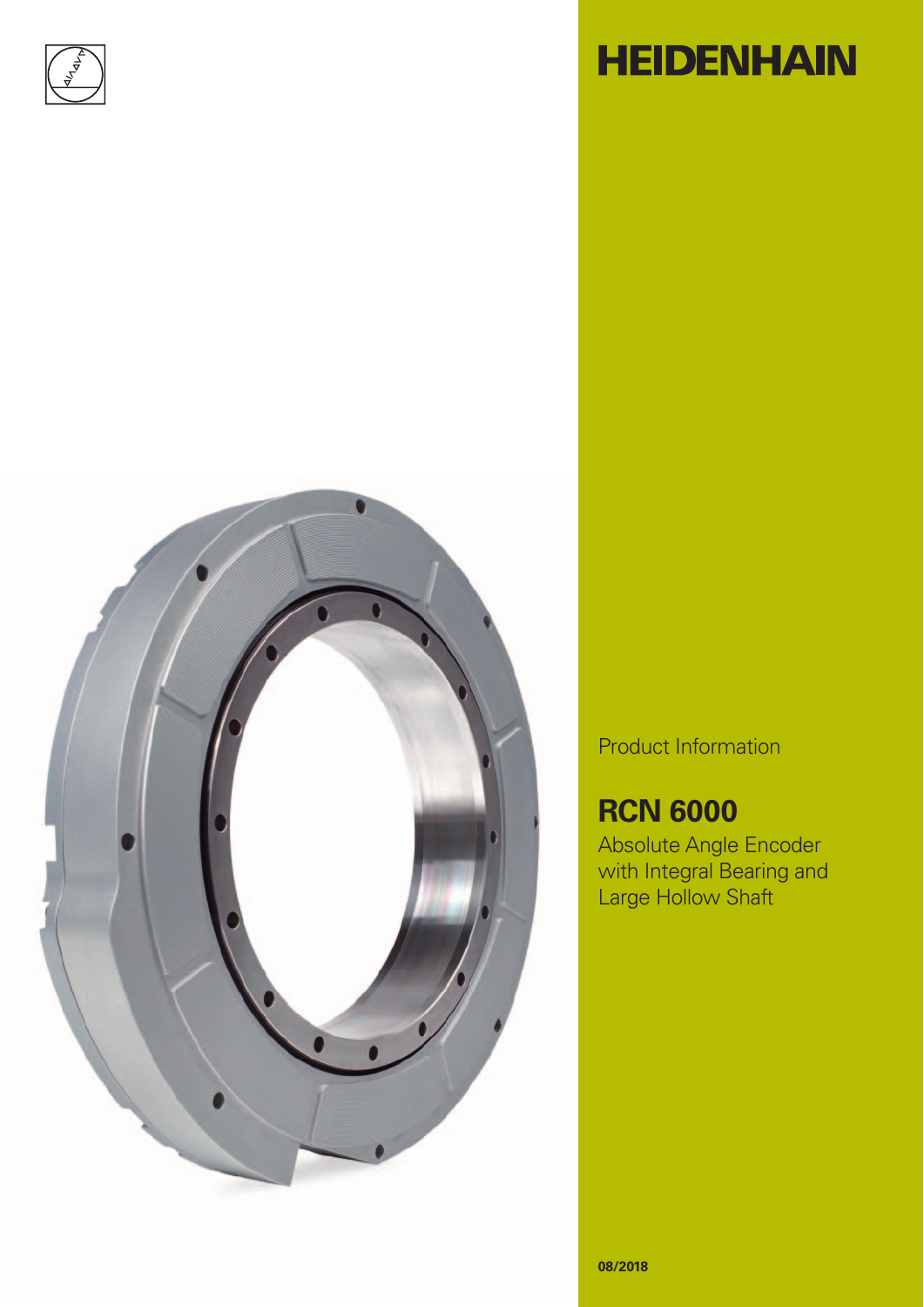### **RCN 6000 series**

**Absolute angle encoder with**

- **Integrated stator coupling**
- Hollow through shaft  $\varnothing$  180 mm
- **System accuracy ±2"**







**Shaft coupling via thread** 

**Shaft coupling via through hole**   $^{\circledR}$ 







- $\Box$  = Bearing of mating shaft
- $\circledcirc$  = Compressed air inlet<br> $\circledcirc$  = Required mating dim
- = Required mating dimensions
- 1 = Mark for 0° position  $\pm 2.5$ °<br>2 = Cable support
- $2 =$  Cable support<br> $3 =$  Free space for
- $=$  Free space for customer
- 4 = Tolerance specification includes mounting tolerances and thermal expansion. No dynamic movement permitted.
- 5 = Screw: ISO 4762–M6–8.8.
- $6 =$  Screw: ISO 4762–M6–8.8.<br>  $7 =$ Thread engagement
	- = Thread engagement
- 8 = Direction of shaft rotation for output signals as per the interface description

| mm                        |
|---------------------------|
|                           |
| Tolerancing ISO 8015      |
| ISO 2768 - m H            |
| $\leq 6$ mm: $\pm 0.2$ mm |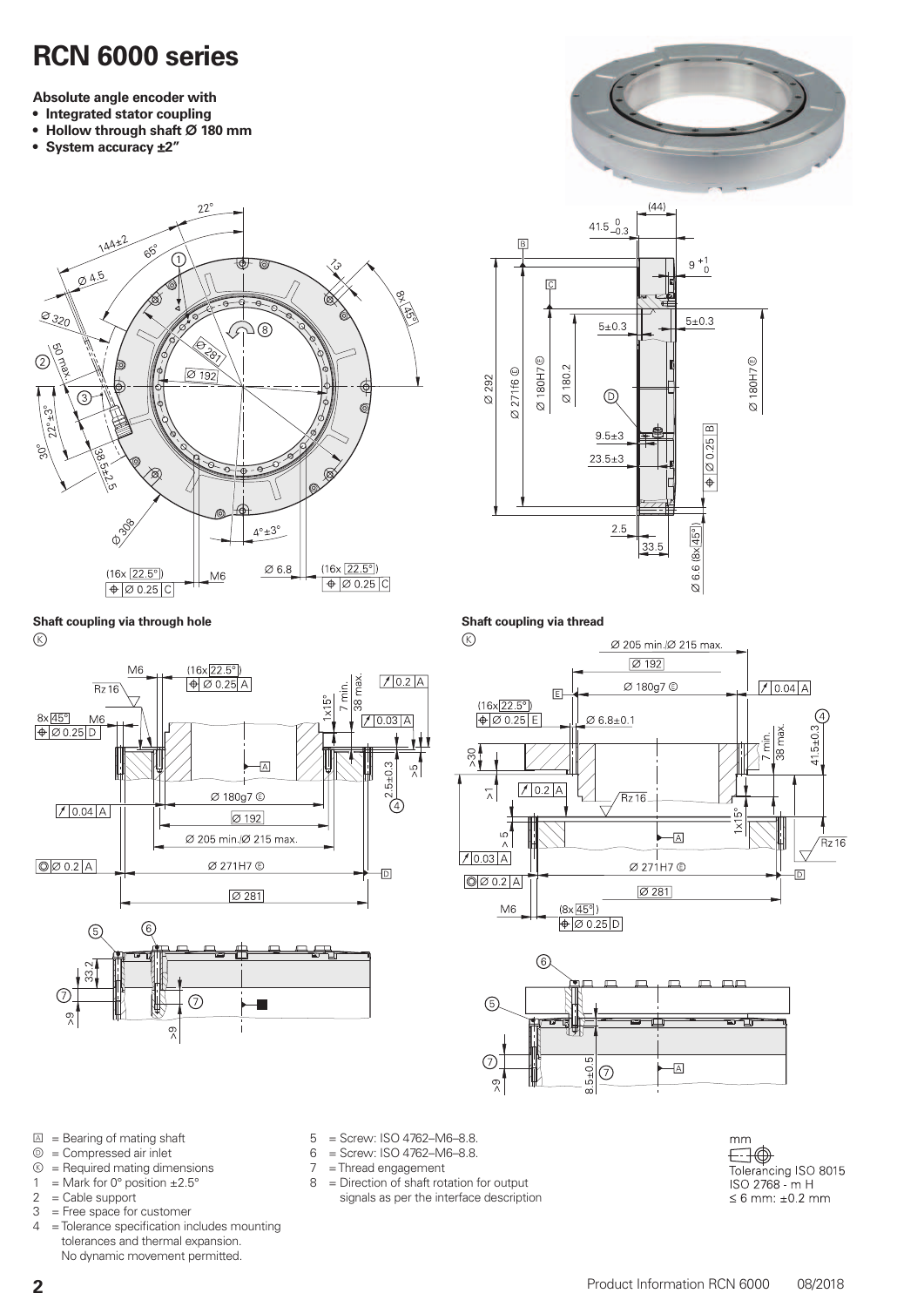|                                                      | <b>Absolute</b><br><b>Functional</b><br><b>RCN 6310</b><br>safet                                                                                                                         | <b>RCN 6390F</b>                       | <b>RCN 6390M</b>                |
|------------------------------------------------------|------------------------------------------------------------------------------------------------------------------------------------------------------------------------------------------|----------------------------------------|---------------------------------|
| <b>Measuring standard</b>                            | METALLUR graduation with absolute and incremental track (19998 lines)                                                                                                                    |                                        |                                 |
| <b>System accuracy</b>                               | $\pm 2$ "                                                                                                                                                                                |                                        |                                 |
| Position error per signal<br>period                  | $\leq \pm 0.3$ "                                                                                                                                                                         |                                        |                                 |
| <b>Functional safety</b><br>for applications up to   | • SIL 2 as per EN 61508 (further<br>basis for testing: EN 61800-5-2)<br>• Category 3, PL d as per<br>EN ISO 13849-1:2015                                                                 |                                        |                                 |
| <b>PFH</b>                                           | $\leq 25 \cdot 10^{-9}$                                                                                                                                                                  | $\equiv$                               |                                 |
| Safe position <sup>1)</sup>                          | Encoder: ±0.22° (safety-related<br>measuring step $SM = 0.088^{\circ}$ )<br>Mechanical coupling: fault<br>exclusions for loosening of the<br>housing/flange and hollow shaft<br>(page 6) |                                        |                                 |
| <b>Interface</b>                                     | EnDat 2.2                                                                                                                                                                                | Fanuc Serial Interface<br>αi Interface | Mitsubishi high speed interface |
| Ordering designation                                 | EnDat <sub>22</sub>                                                                                                                                                                      | Fanuc05                                | Mit03-4                         |
| Position values/revolution                           | 268435456 (28 bits); Fanuc α Interface: 134217728 (27 bits)                                                                                                                              |                                        |                                 |
| Electrically permissible<br>speed                    | $\leq$ 800 rpm for continuous position value                                                                                                                                             |                                        |                                 |
| Clock frequency<br>Calculation time t <sub>cal</sub> | $\leq 16$ MHz<br>$\leq 5 \,\mu s$                                                                                                                                                        |                                        |                                 |
| <b>Electrical connection</b>                         | Separate adapter cable connectable to encoder via quick disconnect                                                                                                                       |                                        |                                 |
| Cable length <sup>2)</sup>                           | $\leq 100$ m                                                                                                                                                                             | $\leq 50$ m                            | $\leq 30$ m                     |
| Supply voltage                                       | DC 3.6 V to 14 V                                                                                                                                                                         |                                        |                                 |
| Power consumption <sup>3)</sup> (max.)               | $3.6$ V: $\leq 1.1$ W; $14$ V: $\leq 1.3$ W                                                                                                                                              |                                        |                                 |
| Current consumption<br>(typical)                     | 5 V: 140 mA (without load)                                                                                                                                                               |                                        |                                 |

 $\frac{1}{2}$  Further tolerances might apply in subsequent electronics after position value comparison (contact manufacturer of subsequent electronics).

<sup>2)</sup> With HEIDENHAIN cable;  $\leq 8$  MHz

3) See *General electrical information* in the brochure *Interfaces of HEIDENHAIN encoders*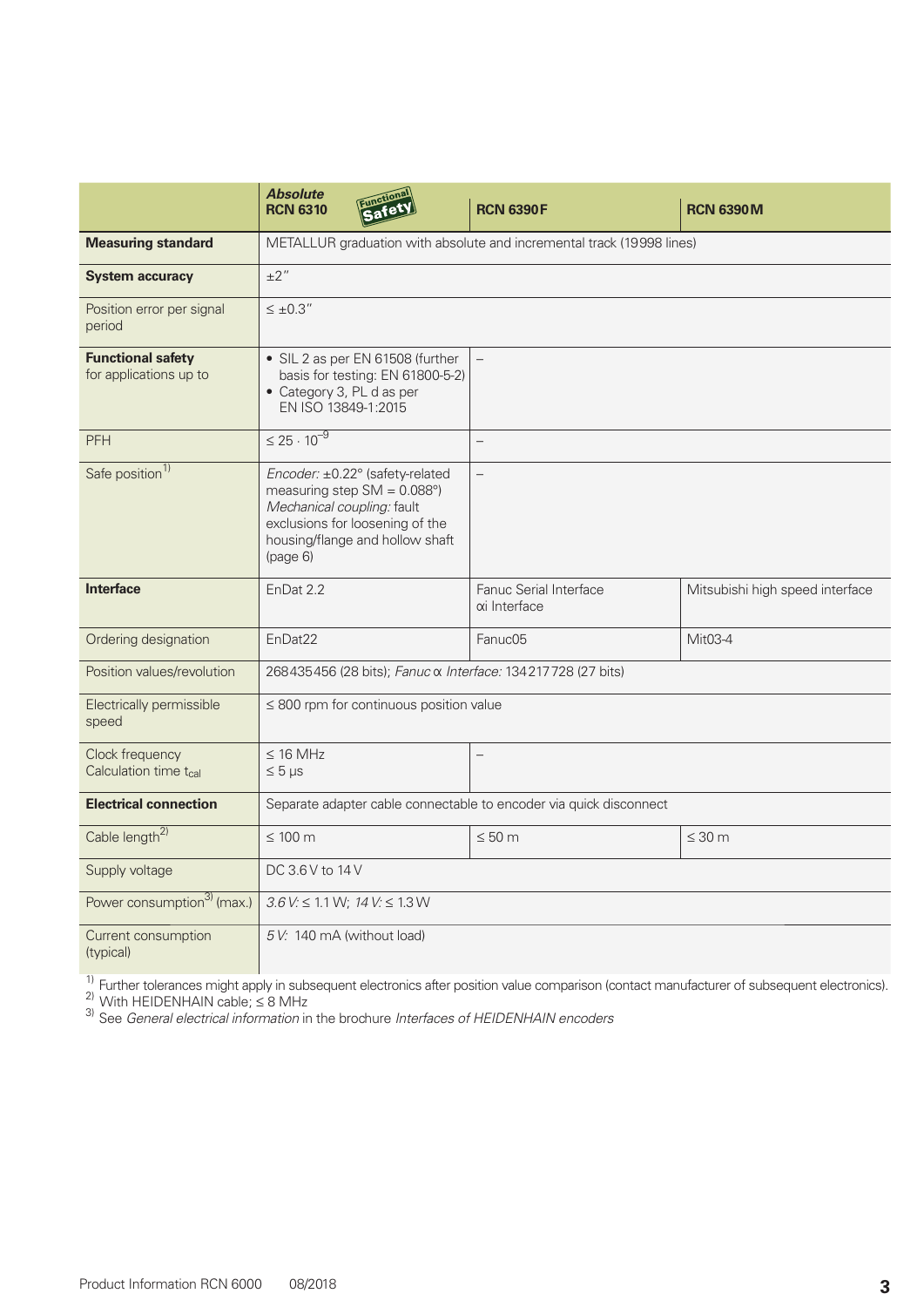|                                                        | <b>Absolute</b><br><b>RCN 6310</b>                                                                                       | <b>Eunctiona</b><br>Safet         | <b>RCN 6390F</b> | <b>RCN 6390M</b> |
|--------------------------------------------------------|--------------------------------------------------------------------------------------------------------------------------|-----------------------------------|------------------|------------------|
| <b>Shaft</b>                                           |                                                                                                                          | Hollow through shaft $D = 180$ mm |                  |                  |
| Mech. permissible speed                                | $\leq 200$ rpm $\overline{4}$                                                                                            |                                   |                  |                  |
| Starting torque (at 20 °C)                             |                                                                                                                          | Typically $\leq 2.0$ Nm           |                  |                  |
| Moment of inertia                                      | Rotor (hollow shaft): $40 \cdot 10^{-3}$ kgm <sup>2</sup> ; Stator (housing/flange): $52 \cdot 10^{-3}$ kgm <sup>2</sup> |                                   |                  |                  |
| Radial load (typical)                                  | 4.0 N per µm rotor-to-stator radial error                                                                                |                                   |                  |                  |
| Permissible axial motion of<br>measured shaft          | $\pm 0.3$ mm <sup>5)</sup>                                                                                               |                                   |                  |                  |
| <b>Natural frequency</b>                               | $\leq 650$ Hz                                                                                                            |                                   |                  |                  |
| <b>Vibration</b> 55 Hz to 1400 Hz<br><b>Shock 6 ms</b> | $\leq$ 200 m/s <sup>2</sup> (EN 60068-2-6)<br>$\leq$ 200 m/s <sup>2</sup> (EN 60068-2-27)                                |                                   |                  |                  |
| <b>Operating temperature</b>                           | 0 °C to +50 °C                                                                                                           |                                   |                  |                  |
| <b>Protection EN 60529</b>                             | <b>IP64</b>                                                                                                              |                                   |                  |                  |
| <b>Mass</b>                                            | $\approx 6.5$ kg                                                                                                         |                                   |                  |                  |

4) Higher speeds possible depending on the operating temperature (see *Mechanically permissible speed*)

<sup>5)</sup> Range includes mounting tolerances and thermal expansion. No dynamic motion permitted.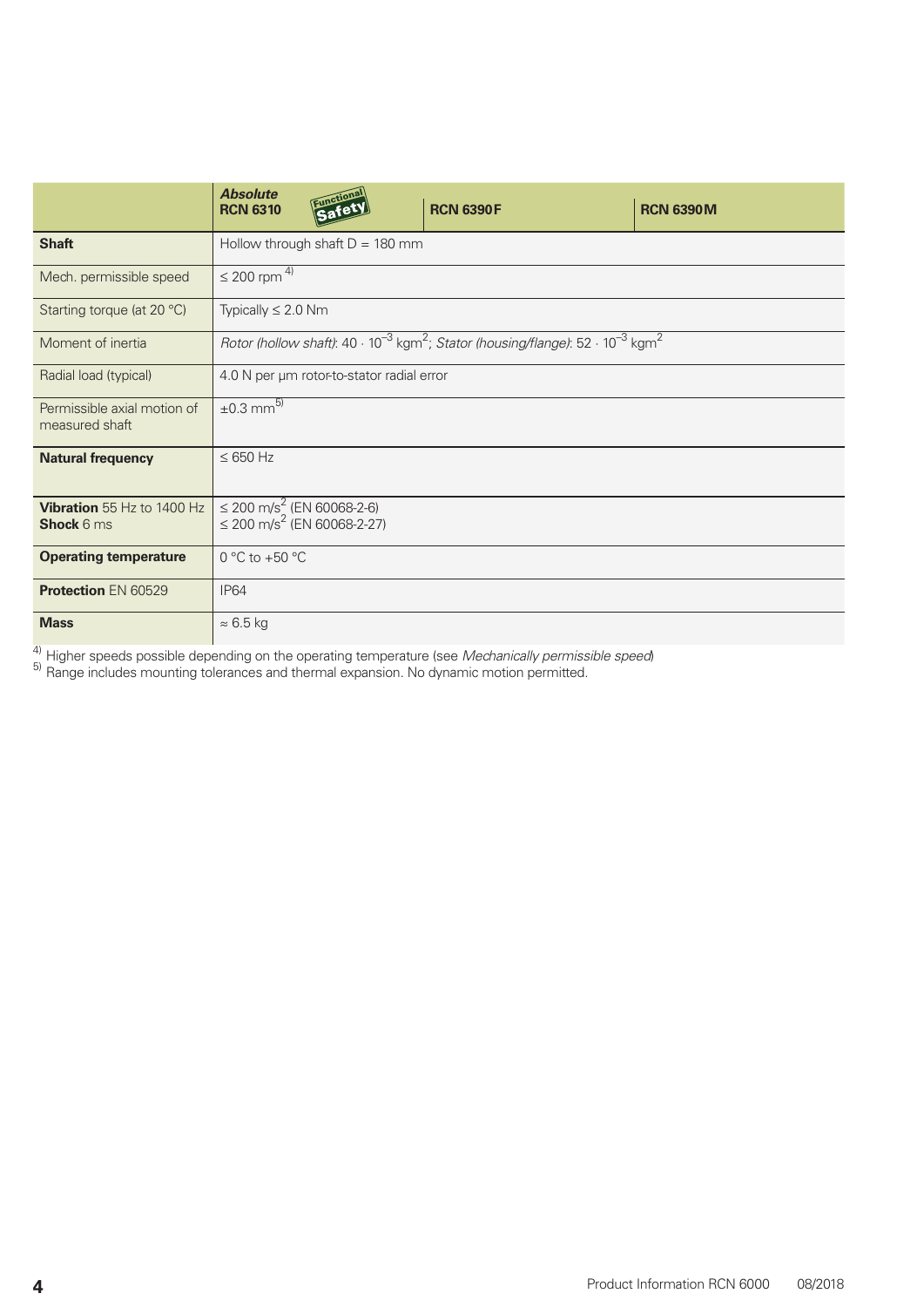### **Mechanically permissible speed**

The operating temperature, i.e. the temperature in the vicinity of the angle encoder, influences the permissible rotational speed (see figure). For example, at a working temperature of 50 °C, the max. permissible speed is 200 rpm; at 20 °C it is 500 rpm. Higher speeds are also permissible for short periods (up to 800 rpm). In this case, consultation is required.

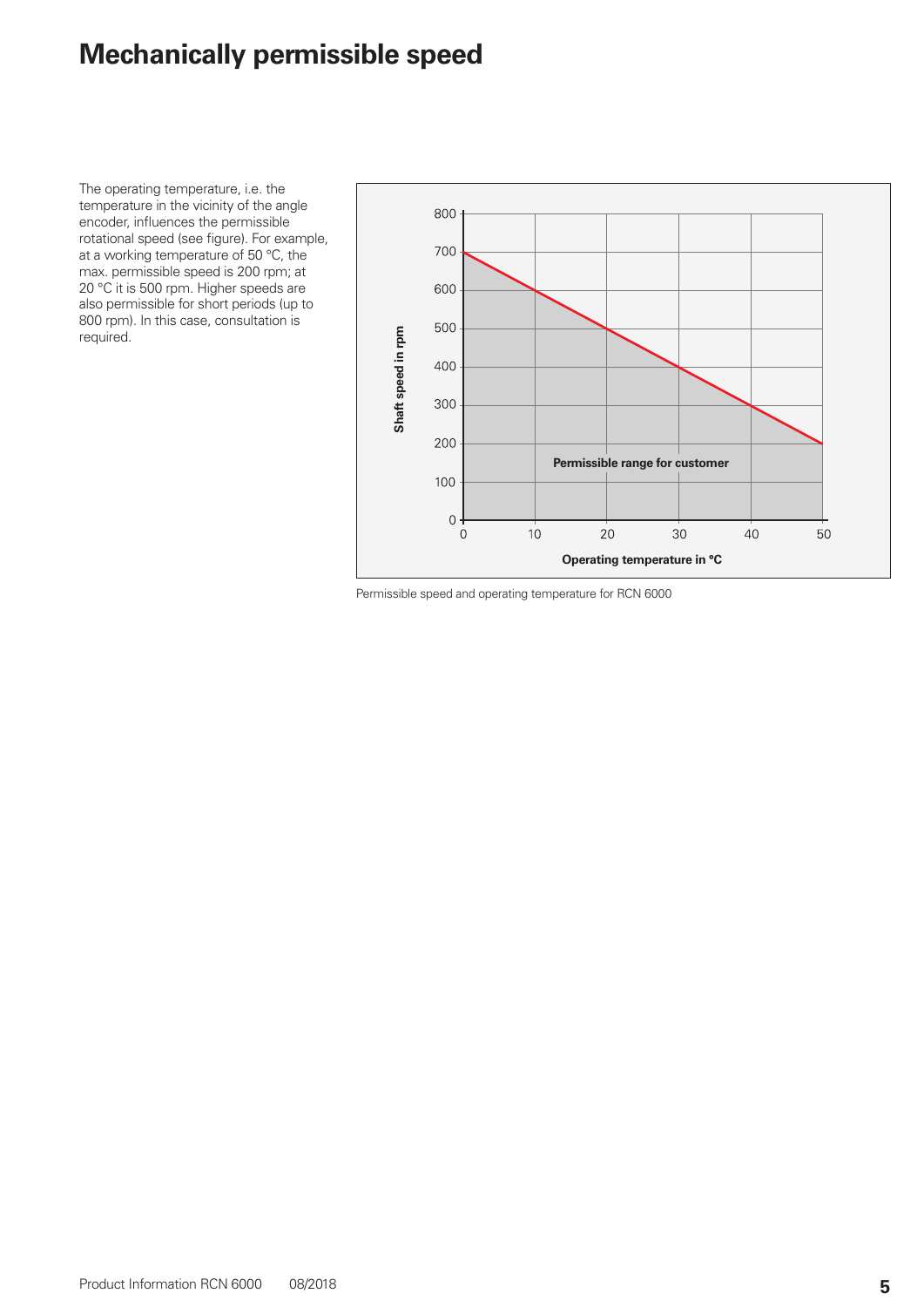### **Functional safety**

With its RCN 6310 absolute angle encoder, HEIDENHAIN offers the ideal solution for position acquisition for rotational axes in safety-related applications. In conjunction with a safe control, the encoders can be used as single-encoder systems for applications with control category SIL 2 (as per EN 61508) and performance level d" (as per EN ISO 13849).

Reliable transmission of the position is based on two independently generated absolute position values and on error bits, which are then provided to the safe control. The functions of the encoder can be used for numerous safety functions in the complete system as per EN 61800-5-2.

The RCN 6310 angle encoders provide a safe absolute position value at all times including immediately after switch-on. Purely serial data transfer takes place via the bidirectional EnDat 2.2 interface.

In addition to the data interface, the mechanical connection of the encoder to the motor is also relevant to safety. Table D16 of the standard for electrical drives, EN 61800-5-2, defines the loosening of the mechanical connection

between the encoder and drive as a fault that requires consideration. Since it cannot be guaranteed that the control will detect such errors, in many cases a fault exclusion for the loosening of the mechanical connection is required.





#### **Mechanical connection Fastening**<sup>1)</sup> **Safe position for the mechanical coupling**2) **Housing/flange** | M6 ISO 4762 8.8 screws  $\pm 0^{\circ}$ **Hollow shaft** Shaft coupling M6 ISO 4762 8.8 screws  $\frac{1}{2}$   $\pm$ 0°

 $1)$  A suitable anti-rotation lock is to be used for the screw connections (for mounting or service)

<sup>2)</sup> Fault exclusions are given only for the mounting options explicitly stated

#### **Fault exclusion against loosening of the mechanical connection**

There are different possibilities for attaching the RCN 6000 series that ensure mechanical fault exclusion. Mounting screws are used for mounting the housing and flange, as well as for the shaft coupling.

This way, fault exclusion can be realized for the loosening of the mechanical connection between the encoder and machine shaft or the customer's mounting components. The following torque of the encoder is to be taken into account when designing the mechanical fault exclusion for further connections used exclusively by the customer:

$$
M_{Max} = J \cdot \alpha + 20 Nm
$$

- J: Moment of inertia of the encoder (rotor or stator, see Specifications) and of the connection (e.g. connecting web and lifting-eye nut for acceleration via the hollow shaft and shaft coupling by means of these components)
- $\alpha$ : max. angular acceleration in the application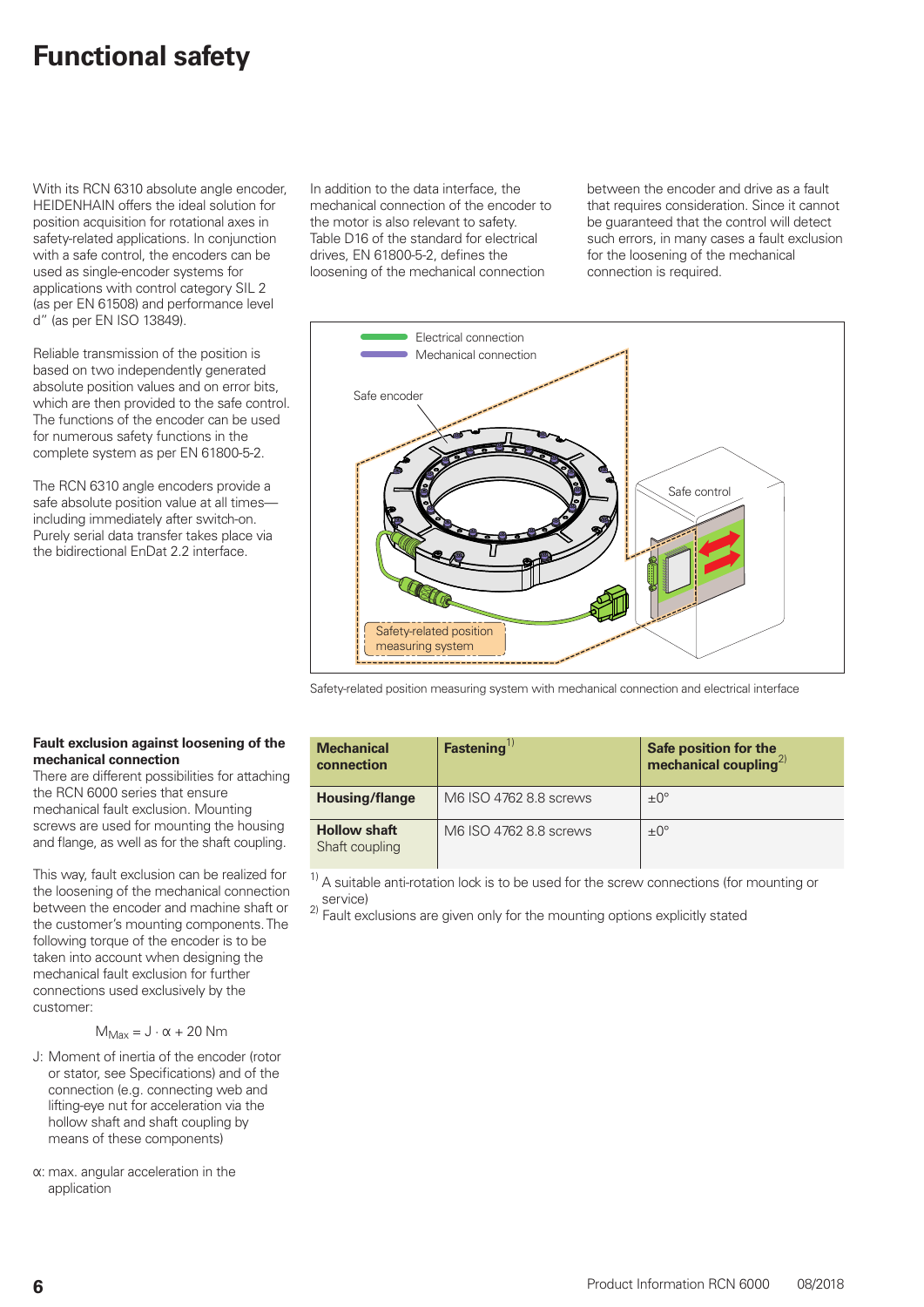### **Mounting**

#### **Mounting**

The housing of the RCN 6000 is firmly attached to the mounting surface of the machine by means of the mounting flange and the centering collar. The hollow shaft is coupled with the machine shaft by means of through holes or threads.





Shaft coupling via through holes Shaft coupling via threads

#### **Permissible angular acceleration** 1000  $rad/s<sup>2</sup>$

#### **Material**

The materials listed in the following table must be used for the machine shaft and the mounting components.

|                                                                        | <b>Mating shaft</b>                                                                                                         | <b>Mating stator</b>         |
|------------------------------------------------------------------------|-----------------------------------------------------------------------------------------------------------------------------|------------------------------|
| <b>Material</b>                                                        | Ferrous materials (steel/iron casting materials)                                                                            |                              |
| Tensile strength $R_m$                                                 | $\geq 600$ N/mm <sup>2</sup>                                                                                                | $\geq$ 250 N/mm <sup>2</sup> |
| Shear strength $\tau_a$                                                | $\geq$ 390 N/mm <sup>2</sup>                                                                                                | $\geq$ 290 N/mm <sup>2</sup> |
| Interface pressure $p_G$                                               | $\geq 660$ N/mm <sup>2</sup>                                                                                                | $\geq$ 275 N/mm <sup>2</sup> |
| <b>Elastic modulus E</b>                                               | 110000 N/mm <sup>2</sup> to 215000 N/mm <sup>2</sup>                                                                        |                              |
| <b>Coefficient of thermal</b><br>expansion $\alpha_{therm}$ (at 20 °C) | $10 \cdot 10^{-6}$ K <sup>-1</sup> to<br>17 $\cdot 10^{-6}$ K <sup>-1</sup>                                                 |                              |
| <b>Mounting temperature</b>                                            | All information on screw connections is given with respect<br>to a mounting temperature of 15 $\degree$ C to 35 $\degree$ C |                              |